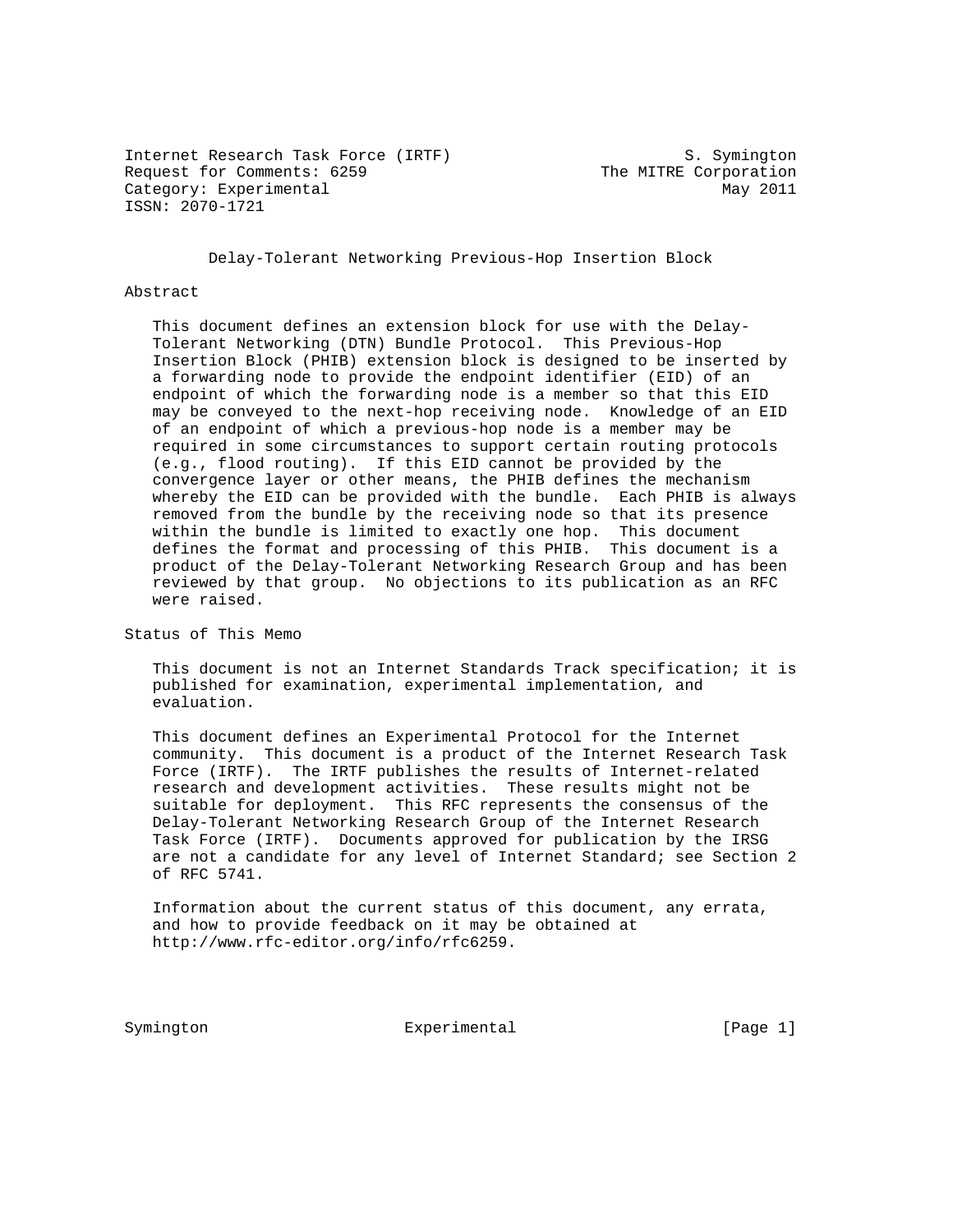#### Copyright Notice

 Copyright (c) 2011 IETF Trust and the persons identified as the document authors. All rights reserved.

 This document is subject to BCP 78 and the IETF Trust's Legal Provisions Relating to IETF Documents (http://trustee.ietf.org/license-info) in effect on the date of publication of this document. Please review these documents carefully, as they describe your rights and restrictions with respect to this document.

# Table of Contents

| 2. Previous-Hop Insertion Block Format 4 |
|------------------------------------------|
|                                          |
|                                          |
|                                          |
|                                          |
|                                          |
|                                          |
|                                          |
|                                          |
|                                          |

## 1. Introduction

 This document defines an extension block for use with the Bundle Protocol [RFC5050] within the context of a Delay-Tolerant Networking architecture [RFC4838]. The DTN Bundle Protocol defines the bundle as its protocol data unit and defines "bundle blocks" to carry data of different types. This document defines an optional bundle block called a Previous-Hop Insertion Block (PHIB).

 The PHIB is inserted into a bundle by a forwarding node to provide the endpoint identifier (EID) of an endpoint of which the forwarding node is a member so that this EID may be conveyed to the next-hop receiving node. (Hereafter, an EID of an endpoint of which a node is a member will be referred to as an "M-EID" of that node. A node may have one or more M-EIDs, depending on the number of endpoints to which it belongs. An EID of a singleton endpoint of which a node is a member will be referred to as a "singleton M-EID" of that node.) In situations where there is a requirement that the receiving node be able to determine an M-EID of a forwarding node, but the M-EID of the forwarding node cannot be inferred by the receiving node through existing mechanisms, the forwarding node must explicitly provide this

Symington Experimental Experimental [Page 2]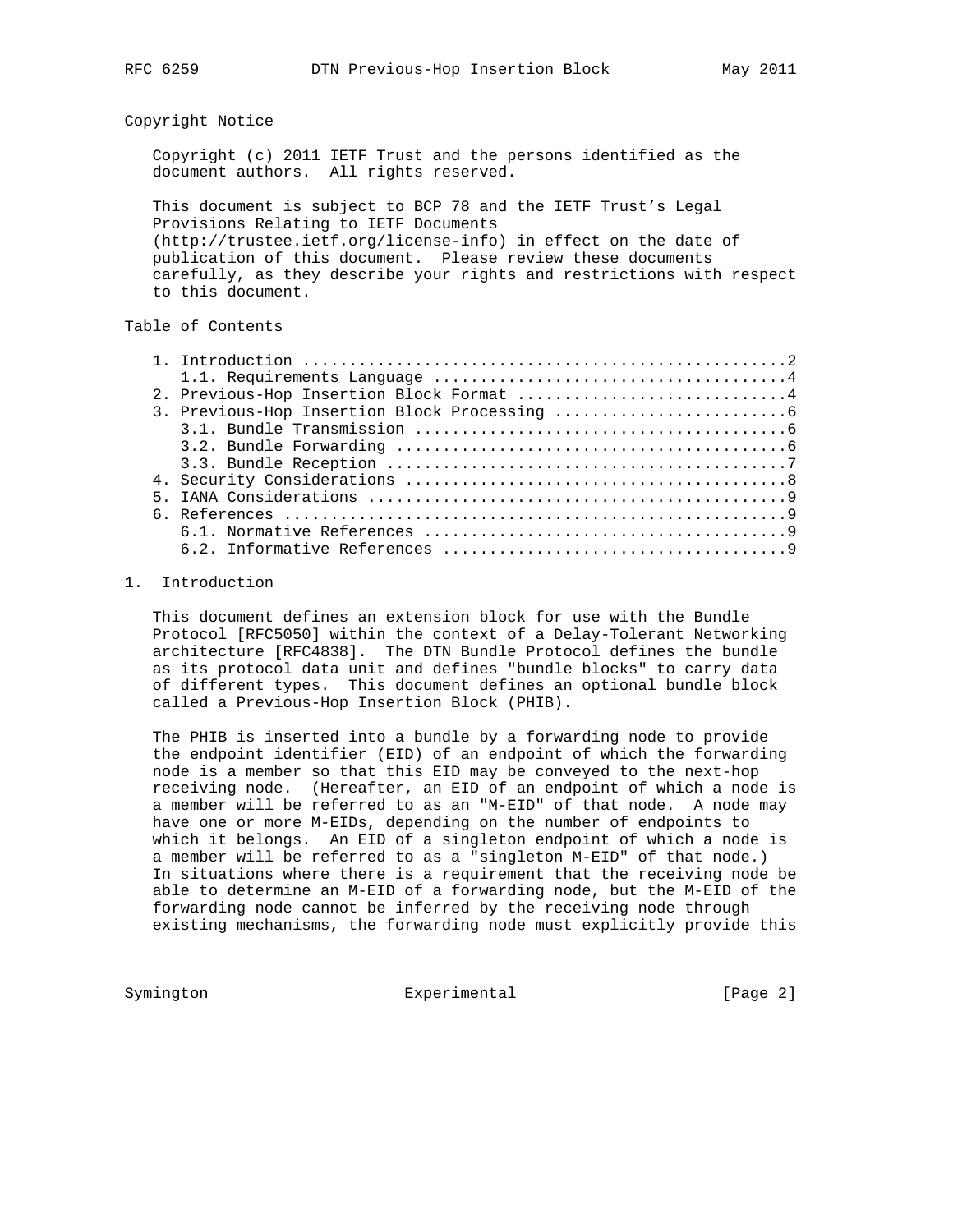M-EID in the bundle. This specification defines the mechanism whereby a node can insert such an M-EID into a bundle before forwarding it to the bundle's next hop.

 This previous-hop M-EID information may be used in some circumstances to support various routing protocols. For example, the PHIB could be helpful when implementing flood routing because each receiving node could use the PHIB to determine which EID to exclude from the list of adjacent nodes to which it forwards received bundles as it does its part in flooding the bundle. A node will flood the bundle to all neighboring nodes except for the node from which it received the bundle, as identified in the PHIB.

 The PHIB could also be used in conjunction with the Bundle Authentication Block (BAB) of the DTN Bundle Security Protocol [DTNBSP] to provide the security-source EID for the BAB. The PHIB can be used to carry the BAB's security-source EID instead of conveying this EID using a reference in the BAB's EID-reference field or including the EID as part of the BAB's key-information parameters.

 In many situations, a node that receives a bundle may be able to infer an M-EID of the node that forwarded the bundle. In some situations, however, no M-EID will be able to be inferred by the receiving node. For example, if tunneling DTN bundles across some portion of the DTN network, it is not possible for the node at the receiving end of the tunnel to determine from the convergence layer the M-EID of the node at the sending end of the tunnel. The node at the receiving end of the tunnel will receive an encapsulating bundle from one of its adjacent nodes, and it may be able to tell the M-EID of this adjacent node using the convergence-layer protocol. However, the node at the sending end of the tunnel is most likely not adjacent to the node at the receiving end of the tunnel, so in order for the node at the receiving end of the tunnel to be able to learn the M-EID of the node at the sending end of the tunnel, which is the previous hop node of the tunneled bundle, the M-EID must be provided within the tunneled bundle. In this case, the PHIB is the vehicle for enabling the node at the sending end of the tunnel to provide its M-EID to the node at the receiving end of the tunnel.

 EIDs may be presented in two ways within the PHIB. If the M-EID of the forwarding node is already in the Dictionary field of the bundle's primary bundle block, the PHIB MAY identify this EID using its Block EID-reference count and EID-reference field. Otherwise, the PHIB MUST identify this EID by providing the EID in its block type-specific data field. These two alternative ways of presenting EIDs in the PHIB are further discussed in Section 3.

Symington Experimental [Page 3]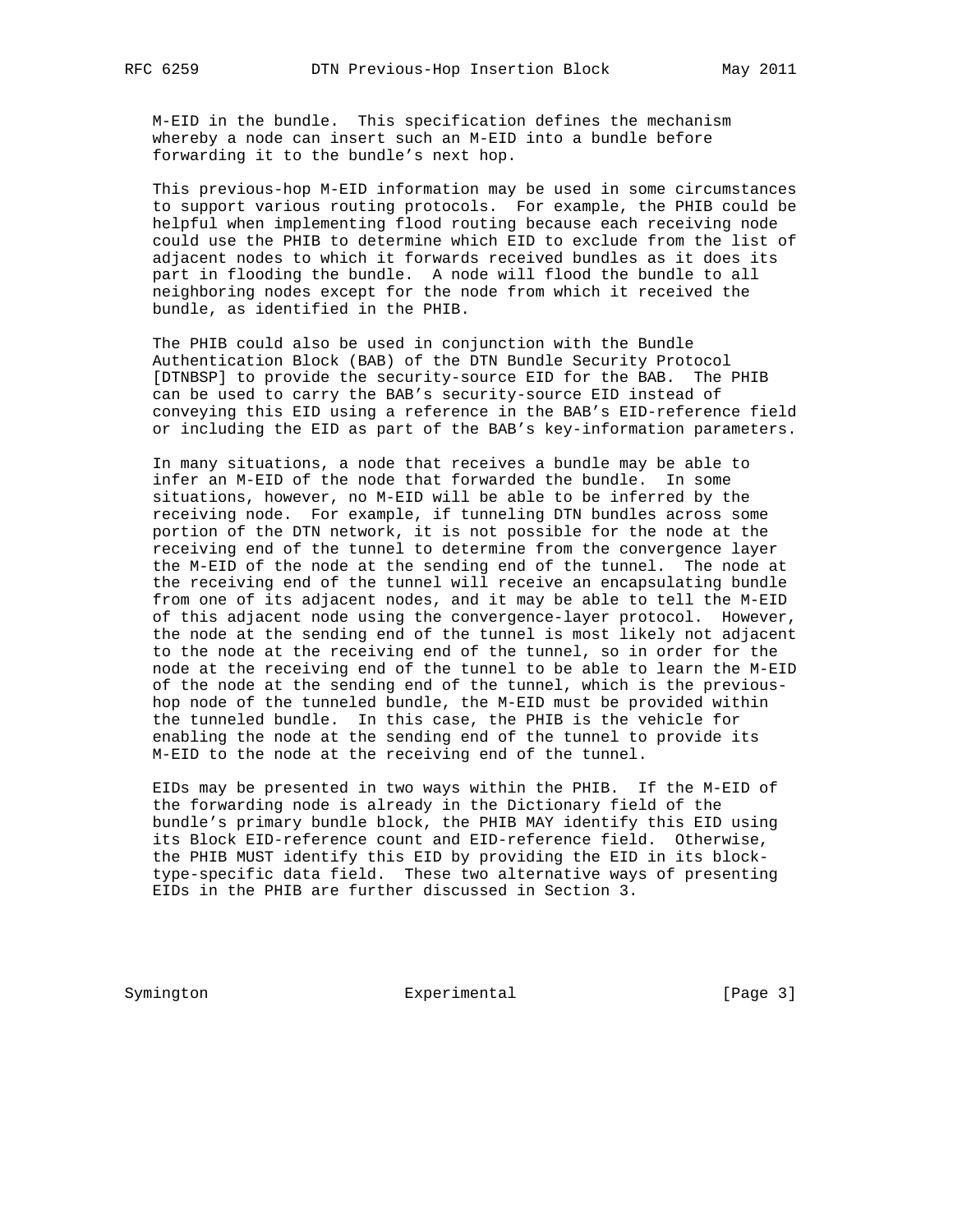The lifetime of the PHIB is always exactly one hop in the DTN. If a bundle containing a PHIB is received, the receiving node is assured that this PHIB was inserted by the previous node, assuming all nodes are operating correctly; likewise, this PHIB is not retained with the bundle when the bundle is forwarded. If the bundle is forwarded with a PHIB, this PHIB MUST identify an M-EID of the forwarding node.

 This document defines the format and processing of the PHIB. The capabilities described in this document are OPTIONAL for deployment with the Bundle Protocol. Bundle Protocol implementations claiming to support the PHIB MUST be capable of:

- o generating a PHIB and inserting it into a bundle,
- o receiving bundles containing a PHIB and making the information contained in this PHIB available for use, e.g., in forwarding decisions, and
- o deleting a PHIB from a bundle

as defined in this document.

1.1. Requirements Language

 The key words "MUST", "MUST NOT", "REQUIRED", "SHALL", "SHALL NOT", "SHOULD", "SHOULD NOT", "RECOMMENDED", "MAY", and "OPTIONAL" in this document are to be interpreted as described in RFC 2119 [RFC2119].

2. Previous-Hop Insertion Block Format

 The PHIB uses the Canonical Bundle Block Format as defined in the Bundle Protocol Specification [RFC5050]. That is, the PHIB is comprised of the following elements, which are defined as in all bundle protocol blocks except the primary bundle block. Note that Self-Delimiting Numeric Value (SDNV) encoding is also described in the Bundle Protocol Specification:

- o Block-type code (one byte) The block-type code for the PHIB is 0x05.
- o Block processing control flags (SDNV) The following block processing control flag MUST be set:

Discard block if it can't be processed

Symington Experimental Experimental [Page 4]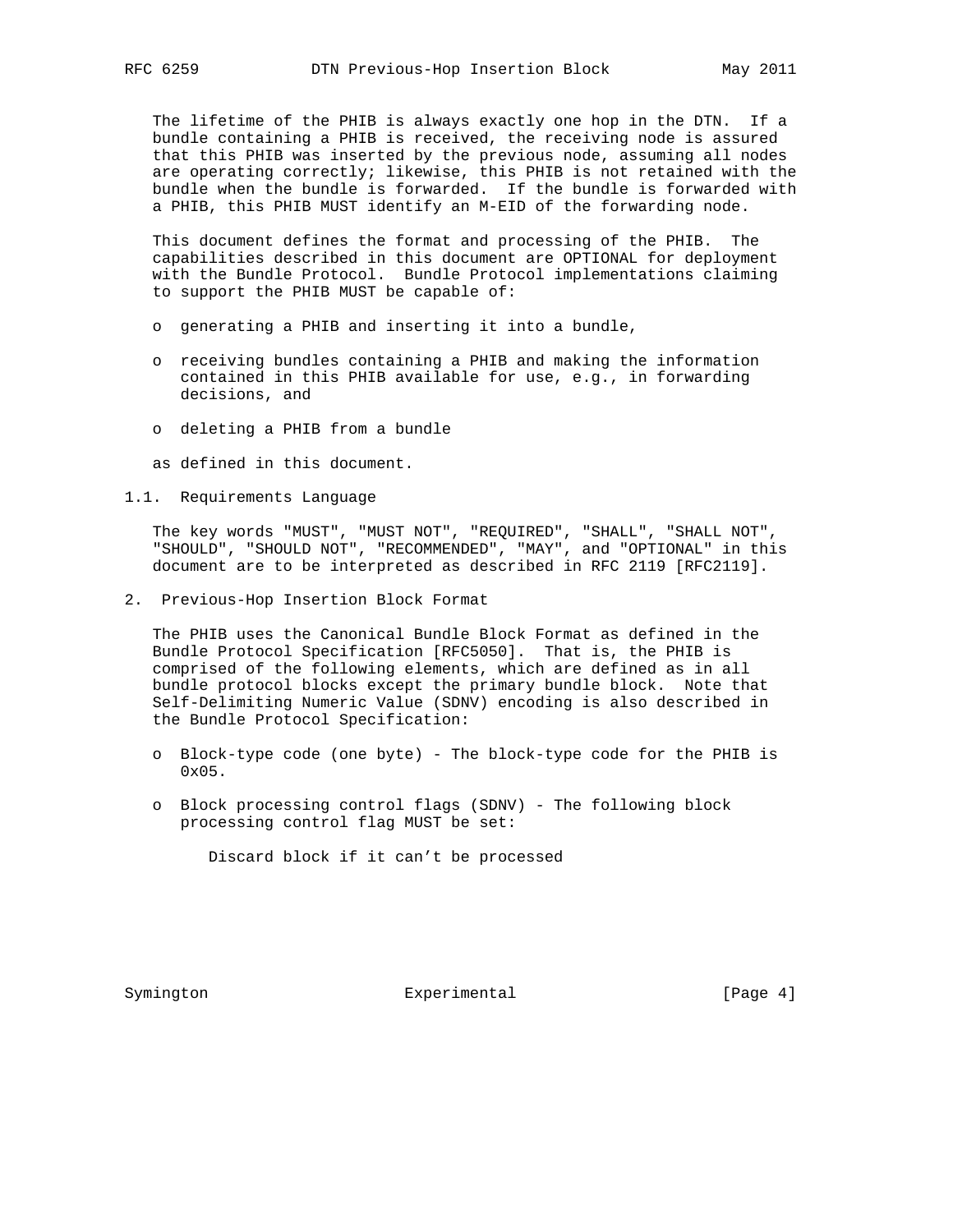o Block EID-reference count and EID-references (optional) composite field defined in [RFC5050] containing a count of EID references (expressed as an SDNV) followed by an EID-reference (expressed as a pair of SDNVs).

 Whether or not this field is allowed in the PHIB is determined by whether or not an M-EID of the node inserting the PHIB is already in the Dictionary field of the primary bundle block (e.g., whether an M-EID of the inserting node is also an M-EID of the bundle's source, current custodian, or report-to endpoint, or is the same as some other endpoint in the dictionary that is referenced by another block in the bundle).

 If an M-EID of the inserting node is already in the dictionary, this field MAY be present in the PHIB. If this field is present in the PHIB, the value of the EID-reference count MUST be one, meaning that the field contains exactly one EID-reference, which MUST be a reference to an M-EID of the inserting node. Presence of this field MUST be indicated by a set "block contains an EID reference field" flag in the block processing control flags.

 If no M-EID of the inserting node is in the dictionary, this field MUST NOT be present in the PHIB, which MUST be indicated by an unset "block contains an EID-reference field" flag in the block processing control flags.

- o Block data length (SDNV) If this value is zero, there are no block-type-specific data fields. In this case, the M-EID of the inserting node must be in the dictionary and it MUST be referenced in the Block EID-reference count and EID-references field as described above.
- o Block-type-specific data fields (optional) as follows:
	- \* Inserting Node's EID Scheme Name A null-terminated array of bytes that comprises the scheme name of an M-EID of the node inserting this PHIB.
	- \* Inserting Node's EID SSP A null-terminated array of bytes that comprises the scheme-specific part (SSP) of an M-EID of the node inserting this PHIB.

 If the Block EID-reference count and EID-references field is not present in the PHIB, the above two EID scheme name and SSP block type-specific data fields MUST be present. If the Block EID reference count and EID-references field is present in the PHIB, the above two EID scheme name and SSP block-type-specific data fields MUST NOT be present.

Symington Experimental Experimental [Page 5]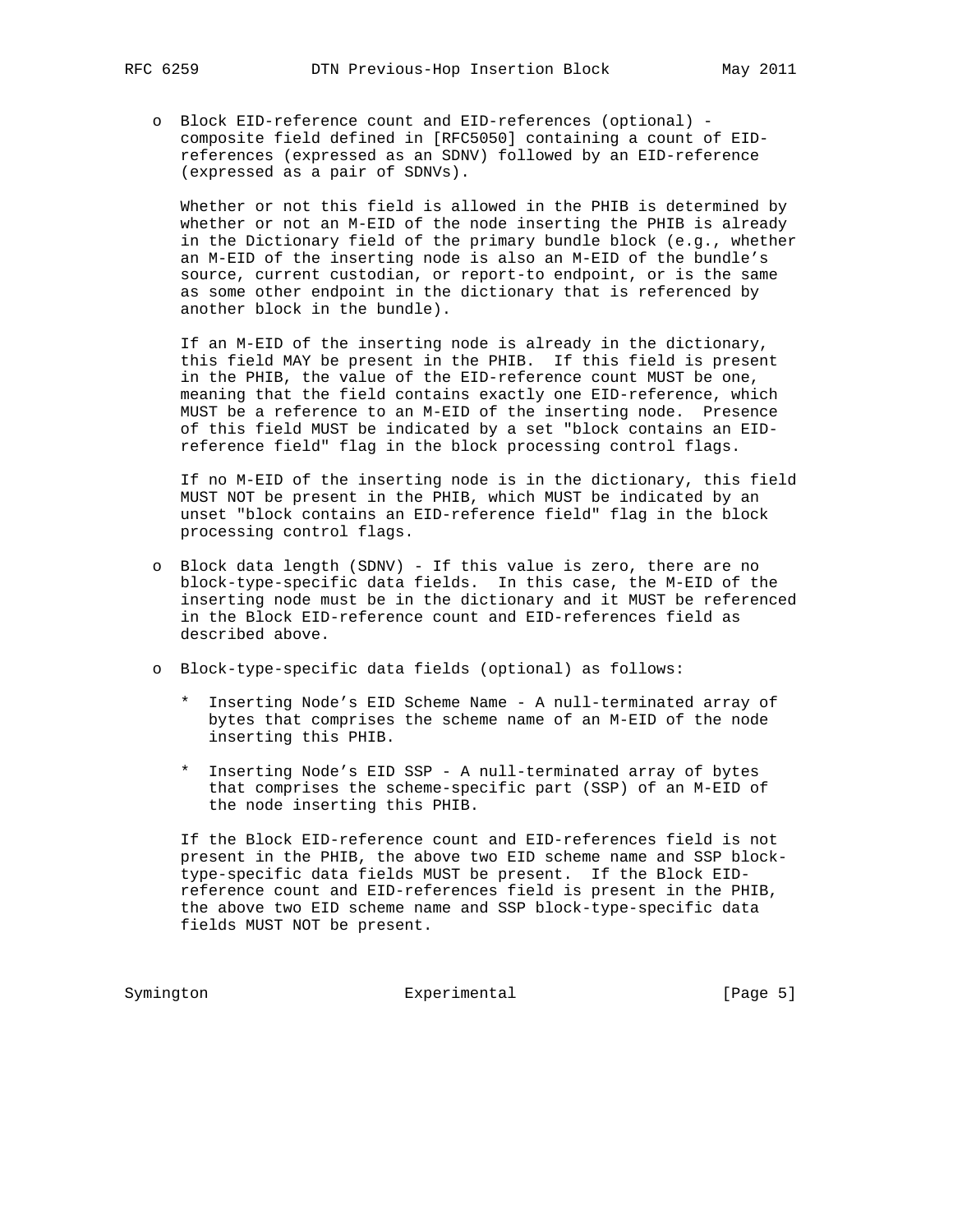The structure of a PHIB is as follows:

PHIB Format:

| type flags (SDNV) EID-ref count and list (comp) (opt) length (SDNV) |  |  |  |  |  |  |
|---------------------------------------------------------------------|--|--|--|--|--|--|
| Inserting Node EID Scheme Name (opt)   Inserting Node EID SSP (opt) |  |  |  |  |  |  |

### Figure 1

3. Previous-Hop Insertion Block Processing

 The following are the processing steps that a bundle node must take relative to generation, reception, and processing of a PHIB.

3.1. Bundle Transmission

 When an outbound bundle is created per the parameters of the bundle transmission request, this bundle MAY include one or more PHIBs. Whether or not PHIBs are included is a local bundle agent configuration option and may be influenced by other factors, such as the routing protocol in use.

# 3.2. Bundle Forwarding

 Before forwarding a bundle, the node SHALL delete all PHIBs that were in the bundle when it was received (if any). As described in the Bundle Protocol Specification, the node MAY delete all strings (scheme names and SSPs) in the bundle's dictionary to which no endpoint ID references in the bundle currently refer (if any).

 The node MAY insert one or more PHIBs into the bundle before forwarding it, as dictated by local policy. If there are already strings (scheme names and SSPs) in the bundle's dictionary that denote the M-EID of the inserting node, the PHIB MAY reference these strings and, if it does, it MUST NOT include any block-type-specific data fields. The inserting node MUST NOT insert strings into the bundle's dictionary in order that they may be referenced by only the PHIB. If the PHIB is constructed such that it does not reference any strings from the dictionary, the inserting node MUST include the scheme name and SSP of one of its M-EIDs as the PHIB's block-type specific data fields.

 The node that is inserting a PHIB into the bundle may have more than one endpoint in which it is a member. The choice of which M-EID to insert into the PIB SHALL be made as follows:

Symington **Experimental** Experimental [Page 6]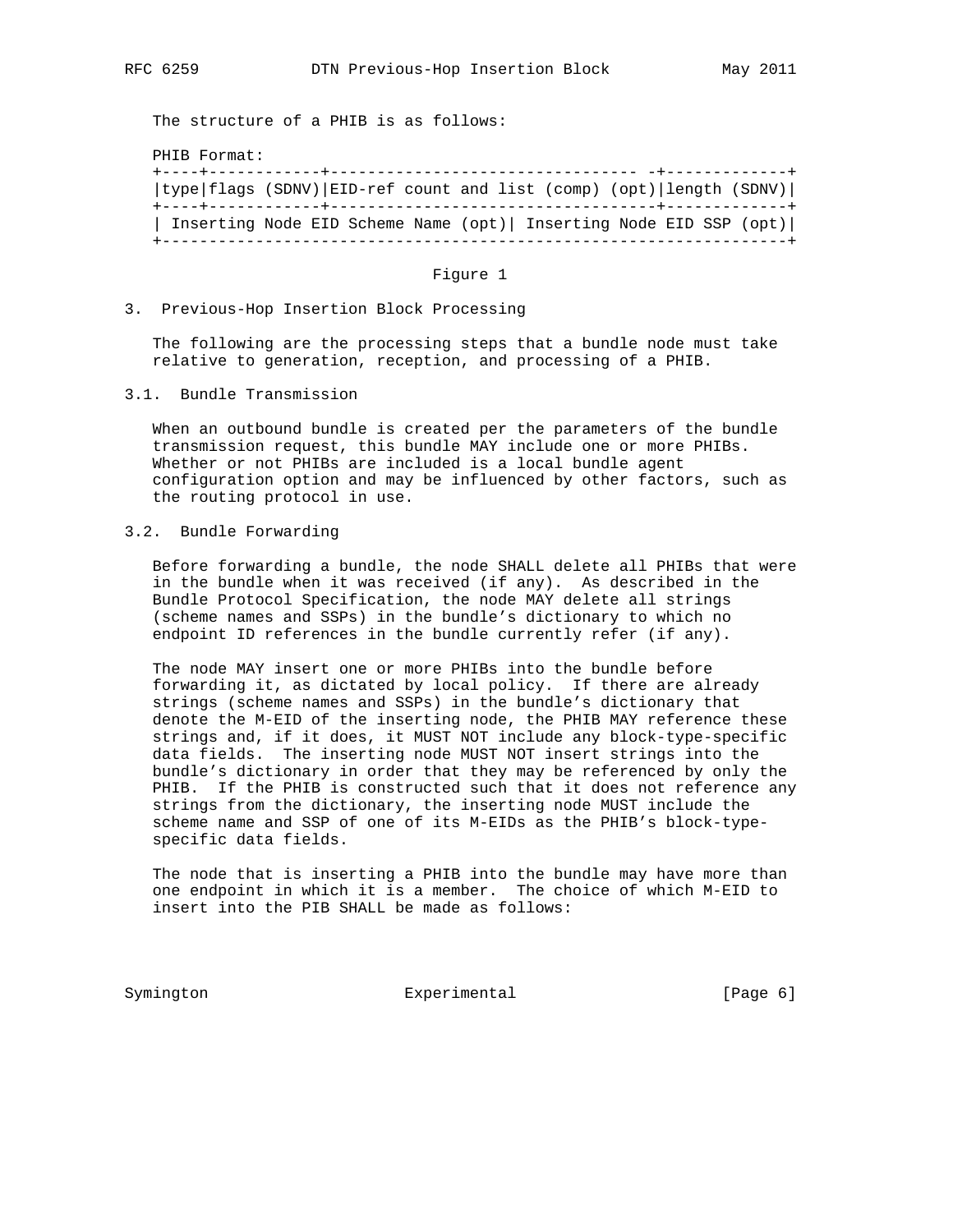- o If the inserting node is a member of exactly one singleton endpoint, the node may insert at most one PHIB into the bundle and the EID of this singleton endpoint is what MUST be inserted into the PHIB.
- o If the inserting node is a member of more than one singleton endpoint, then:

 If the inserting node has a priori knowledge of the URI schemes supported by the next-hop node and if the inserting node has one or more singleton M-EIDs that are expressible in one or more of those URI schemes, then the inserting node MAY insert one or more PHIBs into the bundle being forwarded. The EIDs in the inserted PHIBs MUST be unique, they MUST be singleton M-EIDs of the inserting node, and they MUST be expressed in URI schemes supported by the next-hop node. Mechanisms for determining what URI schemes are supported by particular next hop neighbors are not defined here.

 If the inserting node has one or more singleton M-EIDs that are expressible in the same URI scheme as the destination of the bundle that is being forwarded, then the inserting node MAY insert one or more PHIBs into the bundle being forwarded. The EIDs in the inserted PHIBs MUST be unique, they MUST be singleton M-EIDs of the inserting node, and they MUST be expressed in the destination URI scheme of the bundle.

 Else, if the inserting node has neither a singleton M-EID that is expressible in a URI scheme known to be supported by the next-hop node nor a singleton M-EID that is expressible in the same URI scheme as the destination of the bundle that is being forwarded, then the inserting node MAY insert one or more PHIBs into the bundle being forwarded. The EIDs in the inserted PHIBs MUST be unique, and they MUST be singleton M-EIDs of the inserting node.

3.3. Bundle Reception

 If the bundle includes a PHIB, the EID identified in the PHIB SHALL be made available for use at the receiving node (e.g., in forwarding decisions or, if the receiving node is the bundle-destination, the EID may be made available to the receiving application; whether or not it is made available to the receiving application is an implementation matter). If the EID is identified both by a reference in the PHIB's block EID-reference count and EID-references field and by a scheme name and SSP in the block-type-specific fields, the PHIB is not considered to be well-formed. In the case of reception of such an ill-formed PHIB, if the identified EIDs are the same, the

Symington Experimental Experimental [Page 7]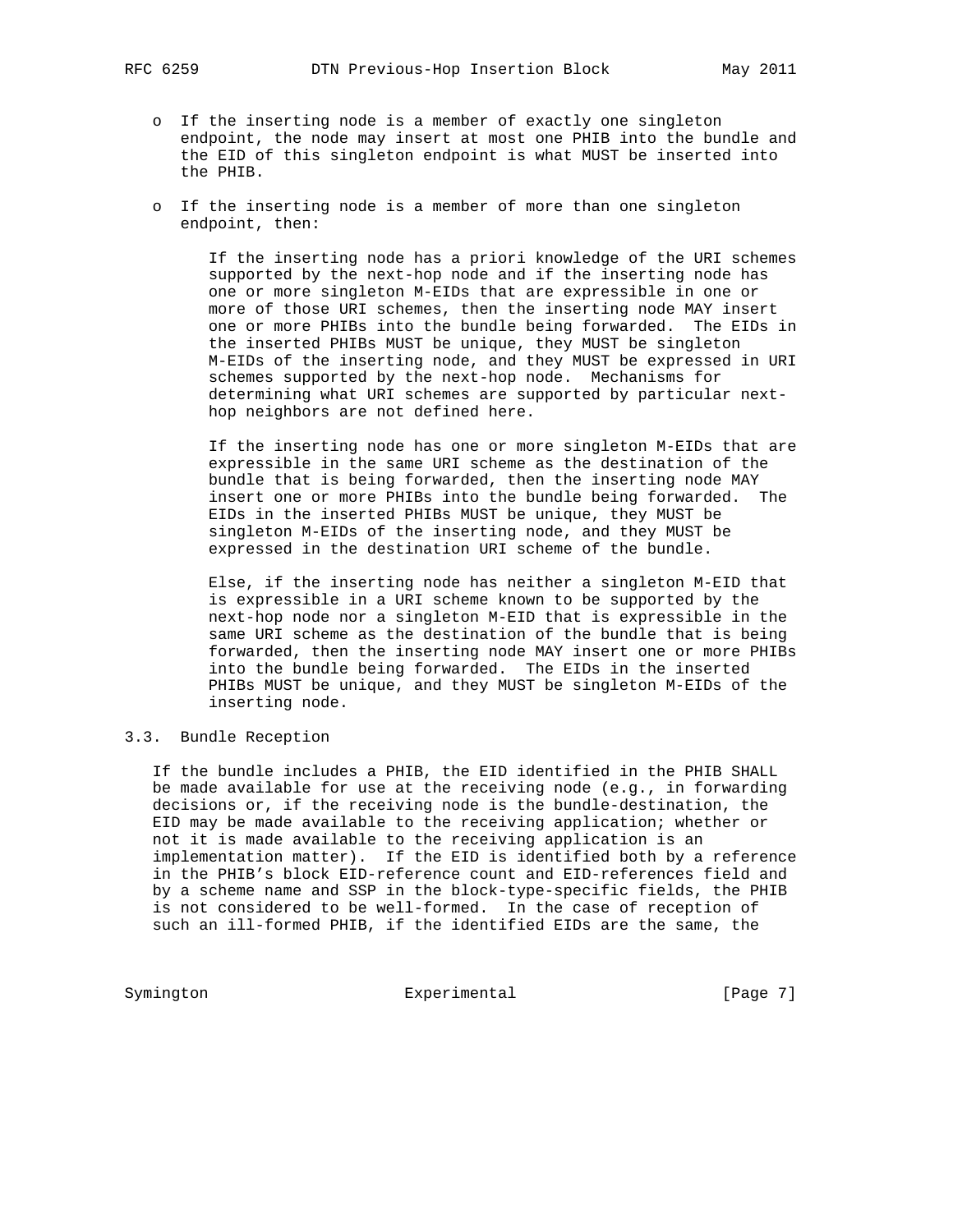receiving node MAY process the PHIB as if it were well-formed. However, if the identified EIDs differ, the receiving node MUST NOT process the PHIB and must take action on the PHIB as specified by the PHIB's block processing flags.

## 4. Security Considerations

 The DTN Bundle Security Protocol [DTNBSP] defines security-related blocks to provide hop-by-hop bundle authentication and integrity, end-to-end integrity, and end-to-end confidentiality of bundles or parts of bundles, as well as a set of ciphersuites that may be used to calculate security-results carried in these security blocks. The PHIB will not be encrypted when using the PCB-RSA-AES128-PAYLOAD-PIB- PCB ciphersuite with the Payload Confidentiality Block (PCB) to provide end-to-end confidentiality. This ciphersuite only allows for payload and Payload Integrity Block (PIB) encryption. If encryption of the PHIB block is desired, the Extension Security Block (ESB) could be used for this purpose.

 All ciphersuites that use the strict canonicalization algorithm [DTNBSP] to calculate and verify security-results (e.g., many hop-by hop authentication ciphersuites) apply to all blocks in the bundle, and so would apply to bundles that include an optional PHIB and would include that block in the calculation of their security-result. In particular, bundles including the optional PHIB would have their integrity protected in their entirety for the extent of a single hop, from a forwarding node to an adjacent receiving node, using the Bundle Authentication Block (BAB) with the BAB-HMAC (Hashed Message Authentication Code) ciphersuite defined in the Bundle Security Protocol Specification.

 Ciphersuites that use the mutable canonicalization algorithm to calculate and verify security-results (e.g., the PIB-RSA-SHA256 ciphersuite and most end-to-end authentication ciphersuites used with the PIB) will (correctly) omit the PHIB from their calculation. The fact that several different instantiations of this PHIB block may be added to and deleted from the bundle as the bundle transits the network will not interfere with end-to-end security protection when using ciphersuites that use mutable canonicalization.

 As stated above, the BAB can be used to ensure the integrity of the PHIB. Nodes receiving bundles with PHIBs should be aware, however, that forwarding nodes that insert PHIBs might lie about the EIDs of endpoints of which they are members. Lying in this way could provide a mechanism for subverting routing strategies that base routing decisions on EID information in the PHIB.

Symington Experimental Experimental [Page 8]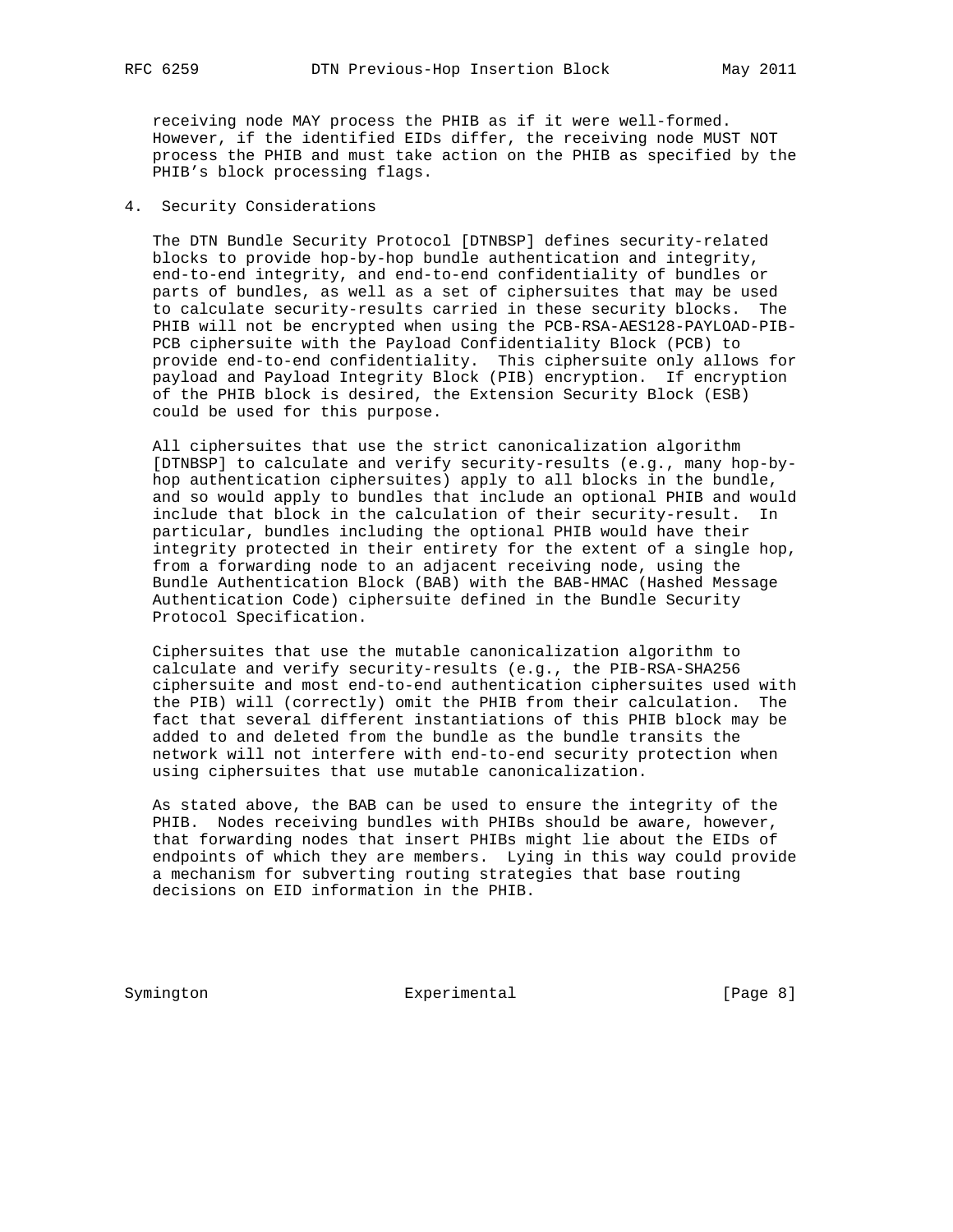Note that if some Bundle Protocol implementation does not support the PHIB but does not properly implement the "Discard block if it can't be processed" flag, then a PHIB may unexpectedly persist for longer than a single hop.

5. IANA Considerations

 This specification allocates a codepoint from the "Bundle Block Types" registry defined in [RFC6255] (see Section 2):

Additional Entry for the Bundle Block Type Codes Registry:

|    | Value   Description          | + Reference     |
|----|------------------------------|-----------------|
| Б. | Previous-Hop Insertion Block | + This document |

# 6. References

- 6.1. Normative References
	- [RFC2119] Bradner, S., "Key words for use in RFCs to Indicate Requirement Levels", BCP 14, RFC 2119, March 1997.
	- [RFC5050] Scott, K. and S. Burleigh, "Bundle Protocol Specification", RFC 5050, November 2007.
	- [RFC6255] Blanchet, M., "Delay-Tolerant Networking (DTN) Bundle Protocol IANA Registries", RFC 6255, May 2011.
- 6.2. Informative References
	- [RFC4838] Cerf, V., Burleigh, S., Hooke, A., Torgerson, L., Durst, R., Scott, K., Fall, K., and H. Weiss, "Delay-Tolerant Networking Architecture", RFC 4838, April 2007.
	- [DTNBSP] Symington, S., Farrell, S., Weiss, H., and P. Lovell, "Bundle Security Protocol Specification", RFC 6257, May 2011.

Symington **Experimental** Experimental [Page 9]